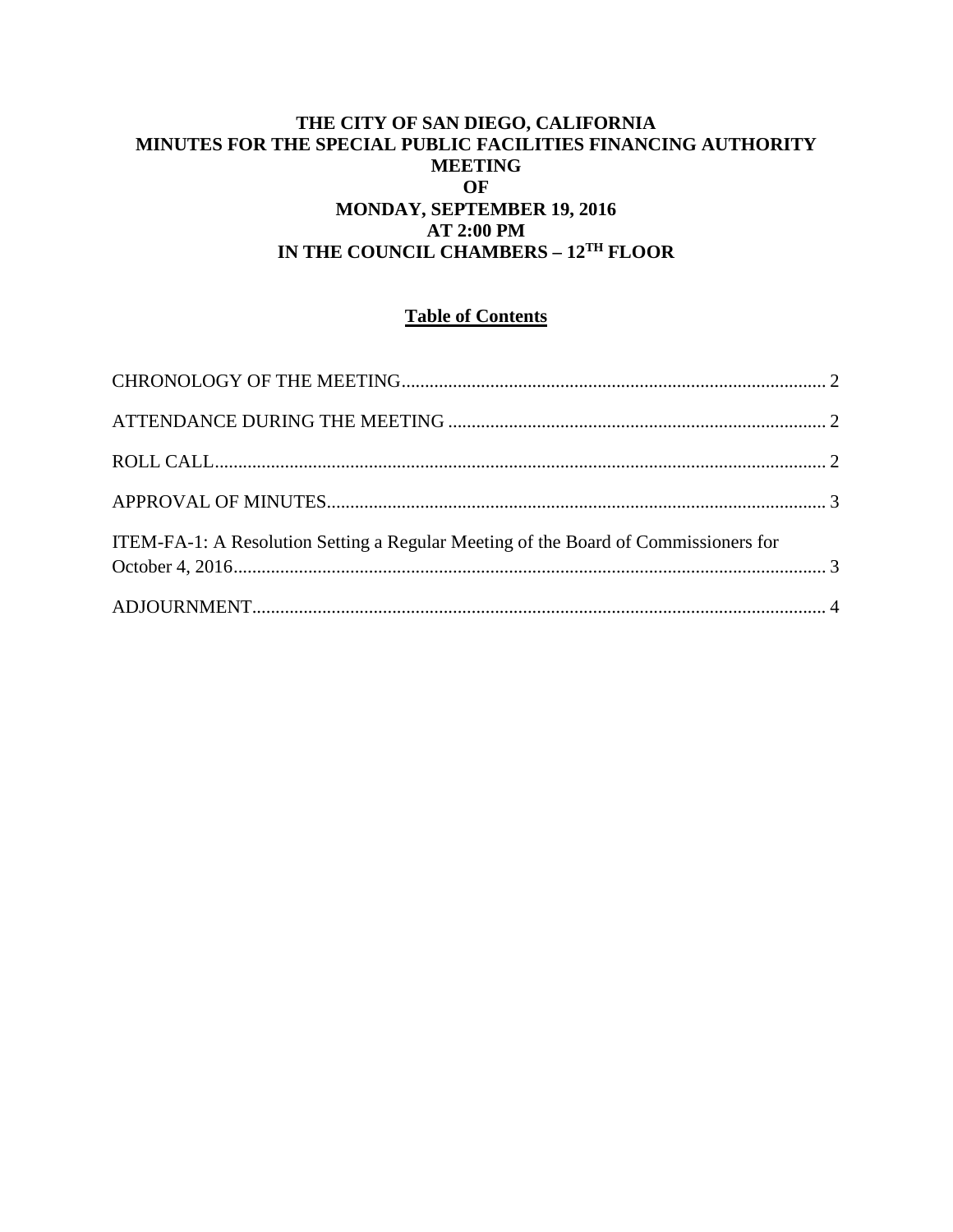## <span id="page-1-0"></span>CHRONOLOGY OF THE MEETING:

The meeting was called to order by Council President Lightner at 2:15 p.m. The meeting was adjourned by Council President Lightner at 2:16 p.m.

# <span id="page-1-1"></span>ATTENDANCE DURING THE MEETING:

PRESENT: CD-1 Council President Sherri Lightner CD-2 Councilmember Lorie Zapf CD-3 Councilmember Todd Gloria CD-4 Councilmember Myrtle Cole CD-5 Councilmember Mark Kersey CD-6 Councilmember Chris Cate CD-7 Councilmember Scott Sherman CD-8 Councilmember David Alvarez CD-9 Council President Pro Tem Marti Emerald

ABSENT: None.

CITY CLERK: Maland (sr).

# <span id="page-1-2"></span>ROLL CALL:

- (1) Council President Lightner-present
- (2) Councilmember Zapf-present
- (3) Councilmember Gloria-present
- (4) Councilmember Cole-present
- (5) Councilmember Kersey-present
- (6) Councilmember Cate-present
- (7) Councilmember Sherman-present
- (8) Councilmember Alvarez-present
- (9) Council President Pro Tem Emerald-present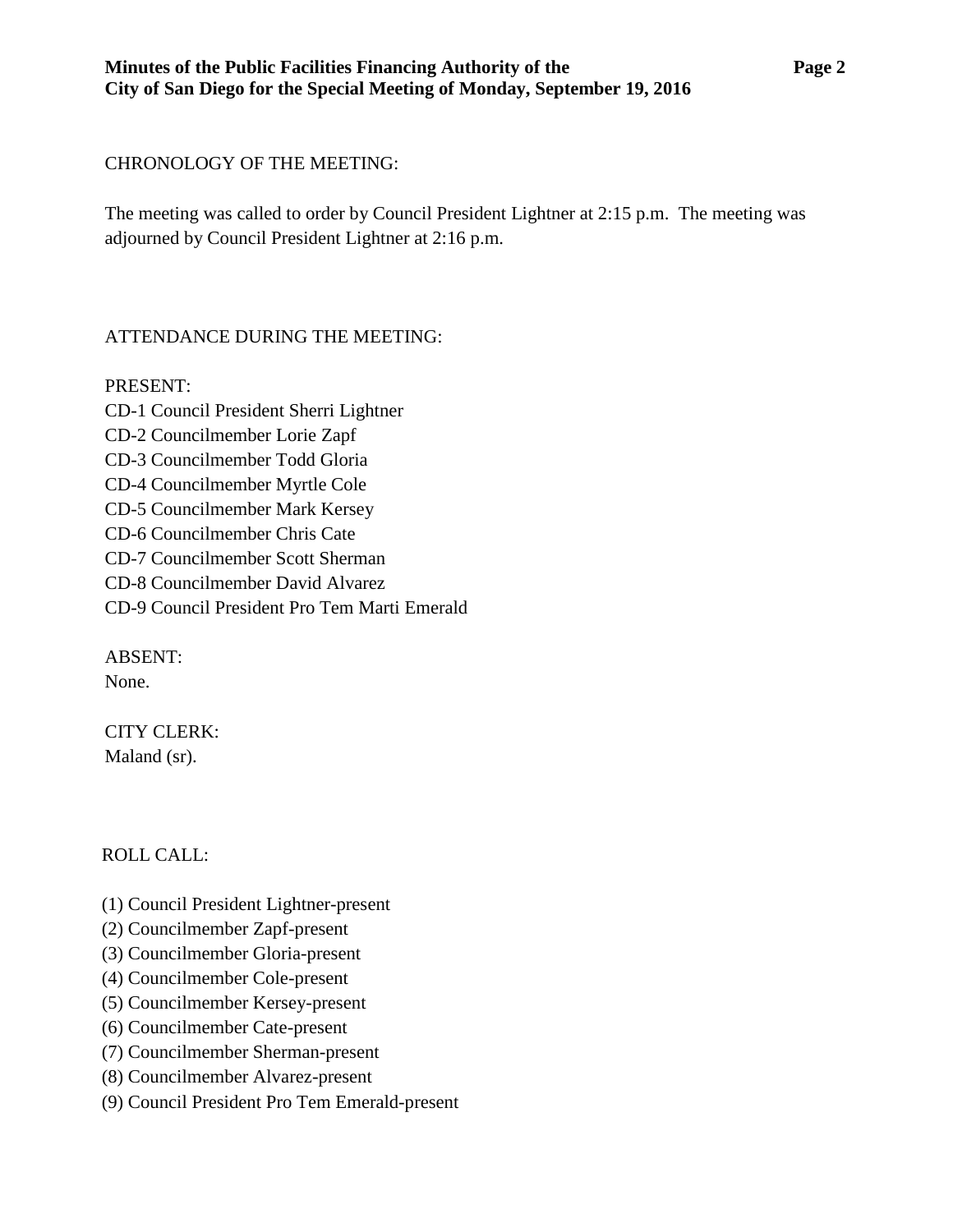### <span id="page-2-0"></span>APPROVAL OF MINUTES:

The Minutes for the following meetings were approved by Unanimous Consent.

### APPROVED

[05-16-2016 -](http://www.sandiego.gov/sites/default/files/03-22-16-minutes.pdf) Special

COUNCIL ACTION: Start Time: 2:15 PM

<span id="page-2-1"></span>ITEM-FA-1: A Resolution Setting a Regular Meeting of the Board of Commissioners for October 4, 2016.

#### **ITEM DESCRIPTION:**

The Board will consider a resolution to set a regular meeting of the Board for October 4, 2016. A regular meeting is necessary to allow the Board to consider approval of the issuance of bonds.

### **CITY ATTORNEY'S RECOMMENDATION:**

Adopt the following resolution:

(FA-2016-6) ADOPTED AS RESOLUTION FA-2016-6

A Resolution of the Board of Commissioners of the Public Facilities Financing Authority of the City of San Diego calling a regular meeting of the Board for October 4, 2016.

#### **SUPPORTING INFORMATION:**

FISCAL CONSIDERATIONS: N/A

PREVIOUS COUNCIL AND/OR BOARD ACTION: None.

Primary Contact\City Attorney\Phone: Brant Will\619-236-6220, MS 59

COUNCIL ACTION: Start Time: 2:15 PM

MOTION BY MARTI EMERALD TO ADOPT. Second by David Alvarez.